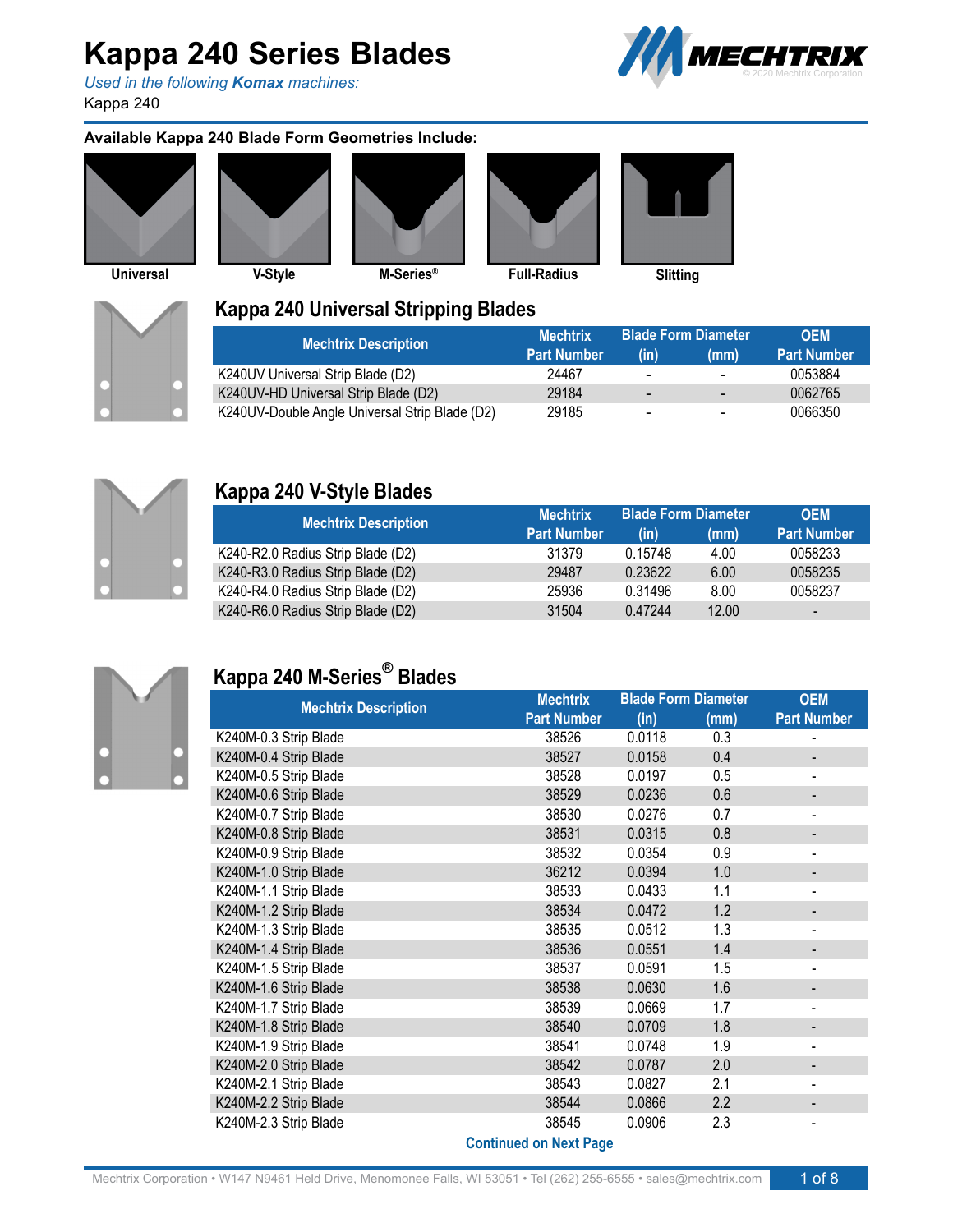*Used in the following Komax machines:* Kappa 240





### **Kappa 240 M-Series ® Blades (continued)**

| <b>Mechtrix Description</b> | <b>Mechtrix</b>    | <b>Blade Form Diameter</b> |      | <b>OEM</b>                   |
|-----------------------------|--------------------|----------------------------|------|------------------------------|
|                             | <b>Part Number</b> | (in)                       | (mm) | <b>Part Number</b>           |
| K240M-2.4 Strip Blade       | 38546              | 0.0945                     | 2.4  |                              |
| K240M-2.5 Strip Blade       | 38547              | 0.0984                     | 2.5  |                              |
| K240M-2.6 Strip Blade       | 38548              | 0.1024                     | 2.6  |                              |
| K240M-2.7 Strip Blade       | 38549              | 0.1063                     | 2.7  | -                            |
| K240M-2.8 Strip Blade       | 38550              | 0.1102                     | 2.8  | $\overline{\phantom{0}}$     |
| K240M-2.9 Strip Blade       | 38551              | 0.1142                     | 2.9  | $\overline{\phantom{0}}$     |
| K240M-3.0 Strip Blade       | 38552              | 0.1181                     | 3.0  | -                            |
| K240M-3.1 Strip Blade       | 38553              | 0.1221                     | 3.1  | $\overline{a}$               |
| K240M-3.2 Strip Blade       | 38554              | 0.1260                     | 3.2  | -                            |
| K240M-3.3 Strip Blade       | 31546              | 0.1299                     | 3.3  | ÷                            |
| K240M-3.4 Strip Blade       | 38555              | 0.1339                     | 3.4  |                              |
| K240M-3.5 Strip Blade       | 38556              | 0.1378                     | 3.5  | $\overline{\phantom{a}}$     |
| K240M-3.6 Strip Blade       | 38557              | 0.1417                     | 3.6  |                              |
| K240M-3.7 Strip Blade       | 38558              | 0.1457                     | 3.7  | -                            |
| K240M-3.8 Strip Blade       | 29729              | 0.1496                     | 3.8  | -                            |
| K240M-3.9 Strip Blade       | 38559              | 0.1535                     | 3.9  | $\overline{\phantom{0}}$     |
| K240M-4.0 Strip Blade       | 35633              | 0.1575                     | 4.0  | -                            |
| K240M-4.1 Strip Blade       | 38560              | 0.1614                     | 4.1  |                              |
| K240M-4.2 Strip Blade       | 38561              | 0.1654                     | 4.2  | $\overline{\phantom{0}}$     |
| K240M-4.3 Strip Blade       | 35636              | 0.1693                     | 4.3  | -                            |
| K240M-4.4 Strip Blade       | 38562              | 0.1732                     | 4.4  | $\overline{\phantom{0}}$     |
| K240M-4.5 Strip Blade       | 35635              | 0.1772                     | 4.5  | $\overline{\phantom{0}}$     |
| K240M-4.6 Strip Blade       | 30219              | 0.1811                     | 4.6  | $\qquad \qquad \blacksquare$ |
| K240M-4.7 Strip Blade       | 38563              | 0.1850                     | 4.7  |                              |
| K240M-4.8 Strip Blade       | 34464              | 0.1890                     | 4.8  |                              |
| K240M-4.9 Strip Blade       | 38564              | 0.1929                     | 4.9  |                              |
| K240M-5.0 Strip Blade       | 38565              | 0.1969                     | 5.0  |                              |
| K240M-5.1 Strip Blade       | 35634              | 0.2008                     | 5.1  | $\qquad \qquad \blacksquare$ |
| K240M-5.2 Strip Blade       | 38566              | 0.2047                     | 5.2  |                              |
| K240M-5.3 Strip Blade       | 34843              | 0.2087                     | 5.3  | $\overline{\phantom{0}}$     |
| K240M-5.4 Strip Blade       | 38567              | 0.2126                     | 5.4  |                              |
| K240M-5.5 Strip Blade       | 29728              | 0.2165                     | 5.5  |                              |
| K240M-5.6 Strip Blade       | 38568              | 0.2205                     | 5.6  | -                            |
| K240M-5.7 Strip Blade       | 38569              | 0.2244                     | 5.7  |                              |
| K240M-5.8 Strip Blade       | 38570              | 0.2284                     | 5.8  |                              |
| K240M-5.9 Strip Blade       | 38571              | 0.2323                     | 5.9  |                              |
| K240M-6.0 Strip Blade       | 38572              | 0.2362                     | 6.0  |                              |
| K240M-6.1 Strip Blade       | 38573              | 0.2402                     | 6.1  |                              |
| K240M-6.2 Strip Blade       | 38574              | 0.2441                     | 6.2  |                              |
| K240M-6.3 Strip Blade       | 38575              | 0.2480                     | 6.3  |                              |
| K240M-6.4 Strip Blade       | 38576              | 0.2520                     | 6.4  |                              |
| K240M-6.5 Strip Blade       | 29727              | 0.2559                     | 6.5  |                              |
| K240M-6.6 Strip Blade       | 38577              | 0.2598                     | 6.6  |                              |
| K240M-6.7 Strip Blade       | 38578              | 0.2638                     | 6.7  | -                            |
| K240M-6.8 Strip Blade       | 38579              | 0.2677                     | 6.8  |                              |
| K240M-6.9 Strip Blade       | 38580              | 0.2717                     | 6.9  |                              |
| K240M-7.0 Strip Blade       | 28115              | 0.2756                     | 7.0  | -                            |
|                             |                    |                            |      |                              |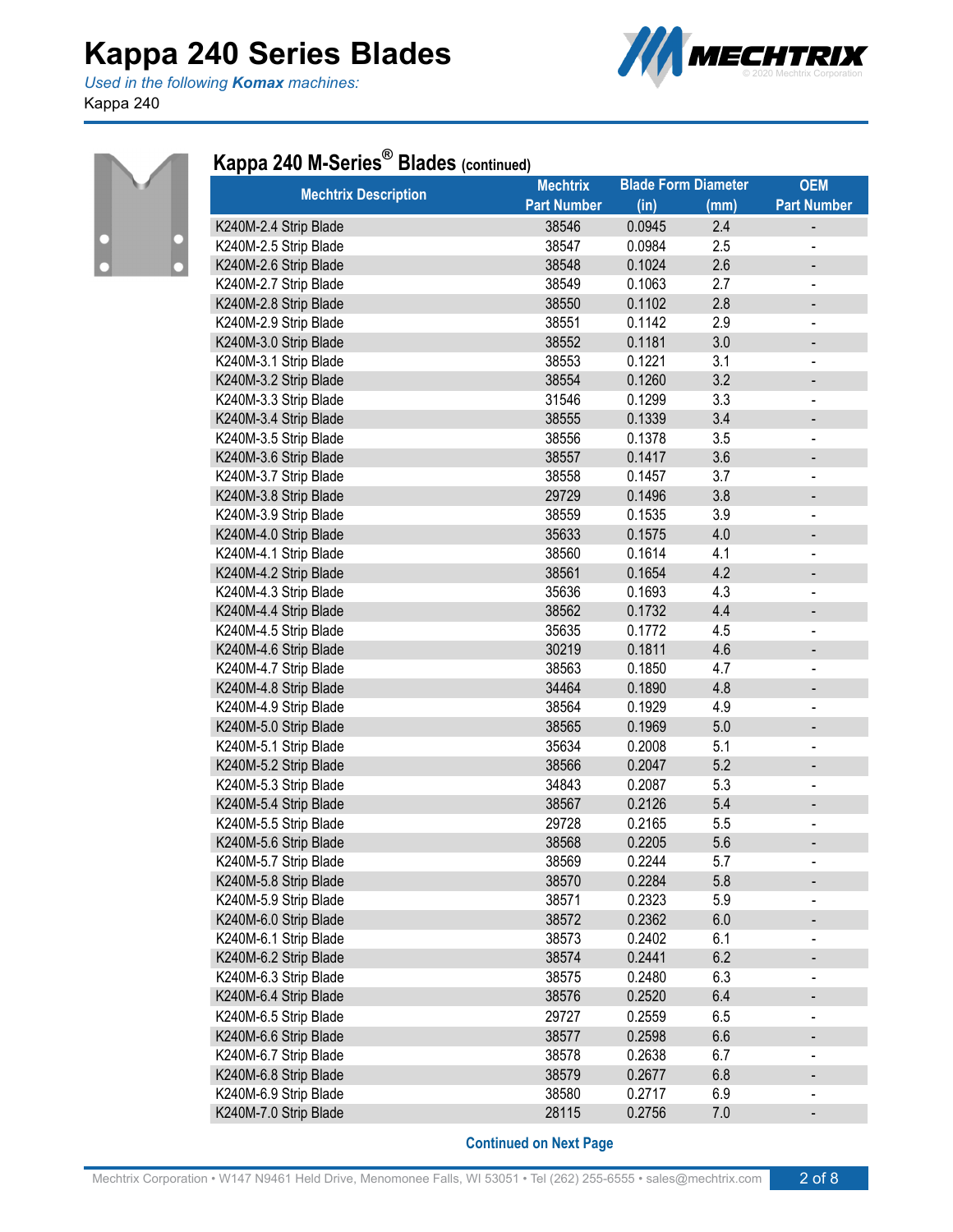*Used in the following Komax machines:* Kappa 240





### **Kappa 240 M-Series ® Blades (continued)**

| <b>Mechtrix Description</b> | <b>Mechtrix</b>    | <b>Blade Form Diameter</b> |      | <b>OEM</b>                   |
|-----------------------------|--------------------|----------------------------|------|------------------------------|
|                             | <b>Part Number</b> | (in)                       | (mm) | <b>Part Number</b>           |
| K240M-7.1 Strip Blade       | 38581              | 0.2795                     | 7.1  |                              |
| K240M-7.2 Strip Blade       | 38582              | 0.2835                     | 7.2  |                              |
| K240M-7.3 Strip Blade       | 29726              | 0.2874                     | 7.3  |                              |
| K240M-7.4 Strip Blade       | 38583              | 0.2913                     | 7.4  | $\qquad \qquad \blacksquare$ |
| K240M-7.5 Strip Blade       | 38584              | 0.2953                     | 7.5  | $\overline{\phantom{0}}$     |
| K240M-7.6 Strip Blade       | 38585              | 0.2992                     | 7.6  |                              |
| K240M-7.7 Strip Blade       | 38586              | 0.3032                     | 7.7  | $\overline{\phantom{a}}$     |
| K240M-7.8 Strip Blade       | 38587              | 0.3071                     | 7.8  | -                            |
| K240M-7.9 Strip Blade       | 38588              | 0.3110                     | 7.9  | $\overline{\phantom{0}}$     |
| K240M-8.0 Strip Blade       | 38589              | 0.3150                     | 8.0  | -                            |
| K240M-8.1 Strip Blade       | 38590              | 0.3189                     | 8.1  | $\overline{\phantom{a}}$     |
| K240M-8.2 Strip Blade       | 38591              | 0.3228                     | 8.2  |                              |
| K240M-8.3 Strip Blade       | 38592              | 0.3268                     | 8.3  | -                            |
| K240M-8.4 Strip Blade       | 38593              | 0.3307                     | 8.4  | -                            |
| K240M-8.5 Strip Blade       | 38594              | 0.3346                     | 8.5  | $\overline{a}$               |
| K240M-8.6 Strip Blade       | 38595              | 0.3386                     | 8.6  | -                            |
| K240M-8.7 Strip Blade       | 38596              | 0.3425                     | 8.7  |                              |
| K240M-8.8 Strip Blade       | 28116              | 0.3465                     | 8.8  | -                            |
| K240M-8.9 Strip Blade       | 38597              | 0.3504                     | 8.9  | -                            |
| K240M-9.0 Strip Blade       | 38598              | 0.3543                     | 9.0  | -                            |
| K240M-9.1 Strip Blade       | 36652              | 0.3583                     | 9.1  |                              |
| K240M-9.2 Strip Blade       | 38599              | 0.3622                     | 9.2  | -                            |
| K240M-9.3 Strip Blade       | 38600              | 0.3661                     | 9.3  | -                            |
| K240M-9.4 Strip Blade       | 36996              | 0.3701                     | 9.4  | -                            |
| K240M-9.5 Strip Blade       | 38601              | 0.3740                     | 9.5  | -                            |
| K240M-9.6 Strip Blade       | 38602              | 0.3780                     | 9.6  |                              |
| K240M-9.7 Strip Blade       | 38603              | 0.3819                     | 9.7  | -                            |
| K240M-9.8 Strip Blade       | 38604              | 0.3858                     | 9.8  | -                            |
| K240M-9.9 Strip Blade       | 38605              | 0.3898                     | 9.9  |                              |
| K240M-10.0 Strip Blade      | 38606              | 0.3937                     | 10.0 | $\qquad \qquad \blacksquare$ |
| K240M-10.1 Strip Blade      | 38607              | 0.3976                     | 10.1 |                              |
| K240M-10.2 Strip Blade      | 38608              | 0.4016                     | 10.2 |                              |
| K240M-10.3 Strip Blade      | 38609              | 0.4055                     | 10.3 | $\qquad \qquad \blacksquare$ |
| K240M-10.4 Strip Blade      | 38610              | 0.4094                     | 10.4 |                              |
| K240M-10.5 Strip Blade      | 38611              | 0.4134                     | 10.5 |                              |
| K240M-10.6 Strip Blade      | 38612              | 0.4173                     | 10.6 | $\qquad \qquad \blacksquare$ |
| K240M-10.7 Strip Blade      | 38613              | 0.4213                     | 10.7 | $\overline{\phantom{a}}$     |
| K240M-10.8 Strip Blade      | 28117              | 0.4252                     | 10.8 |                              |
| K240M-10.9 Strip Blade      | 38614              | 0.4291                     | 10.9 |                              |
| K240M-11.0 Strip Blade      | 39935              | 0.4331                     | 11.0 | -                            |
| K240M-11.1 Strip Blade      | 26198              | 0.4370                     | 11.1 | -                            |
| K240M-11.2 Strip Blade      | 38615              | 0.4409                     | 11.2 | $\overline{\phantom{0}}$     |
| K240M-11.3 Strip Blade      | 37006              | 0.4449                     | 11.3 |                              |
| K240M-11.4 Strip Blade      | 38616              | 0.4488                     | 11.4 |                              |
| K240M-11.5 Strip Blade      | 28118              | 0.4528                     | 11.5 |                              |
| K240M-11.6 Strip Blade      | 38617              | 0.4567                     | 11.6 |                              |
|                             |                    |                            |      |                              |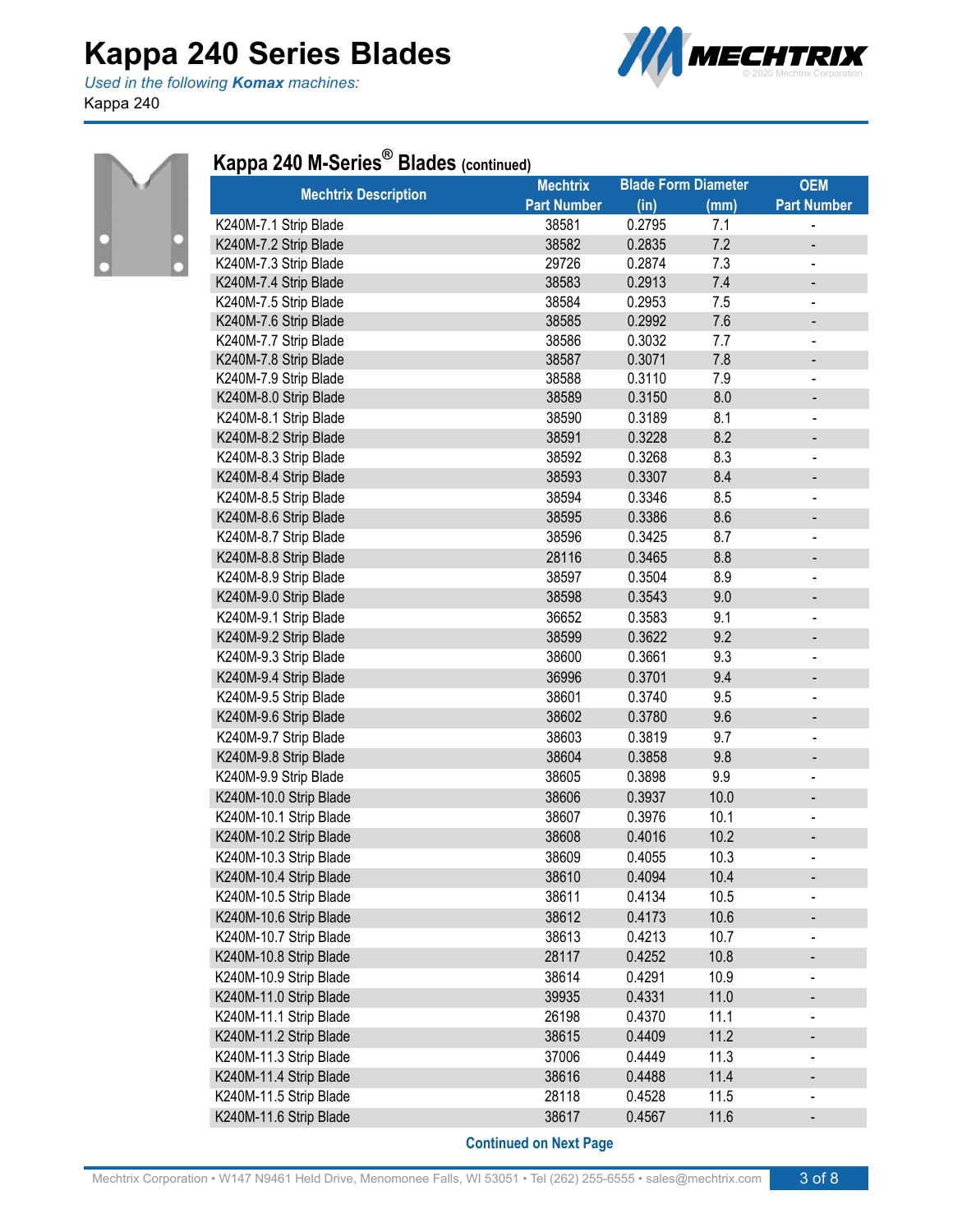*Used in the following Komax machines:* Kappa 240





### **Kappa 240 M-Series ® Blades (continued)**

| <b>Mechtrix Description</b> | <b>Mechtrix</b>    |        | <b>Blade Form Diameter</b> | <b>OEM</b>                   |
|-----------------------------|--------------------|--------|----------------------------|------------------------------|
|                             | <b>Part Number</b> | (in)   | (mm)                       | <b>Part Number</b>           |
| K240M-11.7 Strip Blade      | 38618              | 0.4606 | 11.7                       |                              |
| K240M-11.8 Strip Blade      | 27273              | 0.4646 | 11.8                       | $\overline{\phantom{0}}$     |
| K240M-11.9 Strip Blade      | 33960              | 0.4685 | 11.9                       | $\blacksquare$               |
| K240M-12.0 Strip Blade      | 27953              | 0.4724 | 12.0                       | -                            |
| K240M-12.1 Strip Blade      | 37596              | 0.4764 | 12.1                       | $\blacksquare$               |
| K240M-12.2 Strip Blade      | 38619              | 0.4803 | 12.2                       | $\overline{\phantom{m}}$     |
| K240M-12.3 Strip Blade      | 38620              | 0.4843 | 12.3                       | $\blacksquare$               |
| K240M-12.4 Strip Blade      | 37012              | 0.4882 | 12.4                       | $\qquad \qquad \blacksquare$ |
| K240M-12.5 Strip Blade      | 26197              | 0.4921 | 12.5                       |                              |
| K240M-12.6 Strip Blade      | 38621              | 0.4961 | 12.6                       | $\qquad \qquad \blacksquare$ |
| K240M-12.7 Strip Blade      | 38622              | 0.5000 | 12.7                       | $\blacksquare$               |
| K240M-12.8 Strip Blade      | 38623              | 0.5039 | 12.8                       | $\qquad \qquad \blacksquare$ |
| K240M-12.9 Strip Blade      | 38624              | 0.5079 | 12.9                       | $\blacksquare$               |
| K240M-13.0 Strip Blade      | 38625              | 0.5118 | 13.0                       | $\qquad \qquad \blacksquare$ |
| K240M-13.1 Strip Blade      | 38626              | 0.5157 | 13.1                       | $\overline{\phantom{a}}$     |
| K240M-13.2 Strip Blade      | 27383              | 0.5197 | 13.2                       |                              |
| K240M-13.3 Strip Blade      | 38627              | 0.5236 | 13.3                       | $\blacksquare$               |
| K240M-13.4 Strip Blade      | 38628              | 0.5276 | 13.4                       | $\qquad \qquad \blacksquare$ |
| K240M-13.5 Strip Blade      | 38629              | 0.5315 | 13.5                       | ä,                           |
| K240M-13.6 Strip Blade      | 38630              | 0.5354 | 13.6                       | $\qquad \qquad \blacksquare$ |
| K240M-13.7 Strip Blade      | 27954              | 0.5394 | 13.7                       |                              |
| K240M-13.8 Strip Blade      | 37013              | 0.5433 | 13.8                       | $\overline{\phantom{a}}$     |
| K240M-13.9 Strip Blade      | 38631              | 0.5472 | 13.9                       |                              |
| K240M-14.0 Strip Blade      | 38632              | 0.5512 | 14.0                       | $\qquad \qquad \blacksquare$ |
| K240M-14.1 Strip Blade      | 37997              | 0.5551 | 14.1                       | $\blacksquare$               |
| K240M-14.2 Strip Blade      | 38633              | 0.5591 | 14.2                       | $\overline{\phantom{a}}$     |
| K240M-14.3 Strip Blade      | 38634              | 0.5630 | 14.3                       |                              |
| K240M-14.4 Strip Blade      | 38635              | 0.5669 | 14.4                       | $\overline{\phantom{a}}$     |
| K240M-14.5 Strip Blade      | 28227              | 0.5709 | 14.5                       | $\blacksquare$               |
| K240M-14.6 Strip Blade      | 38636              | 0.5748 | 14.6                       | $\qquad \qquad \blacksquare$ |
| K240M-14.7 Strip Blade      | 38637              | 0.5787 | 14.7                       |                              |
| K240M-14.8 Strip Blade      | 38638              | 0.5827 | 14.8                       | $\qquad \qquad \blacksquare$ |
| K240M-14.9 Strip Blade      | 38639              | 0.5866 | 14.9                       | $\overline{\phantom{0}}$     |
| K240M-15.0 Strip Blade      | 38640              | 0.5906 | 15.0                       | $\qquad \qquad \blacksquare$ |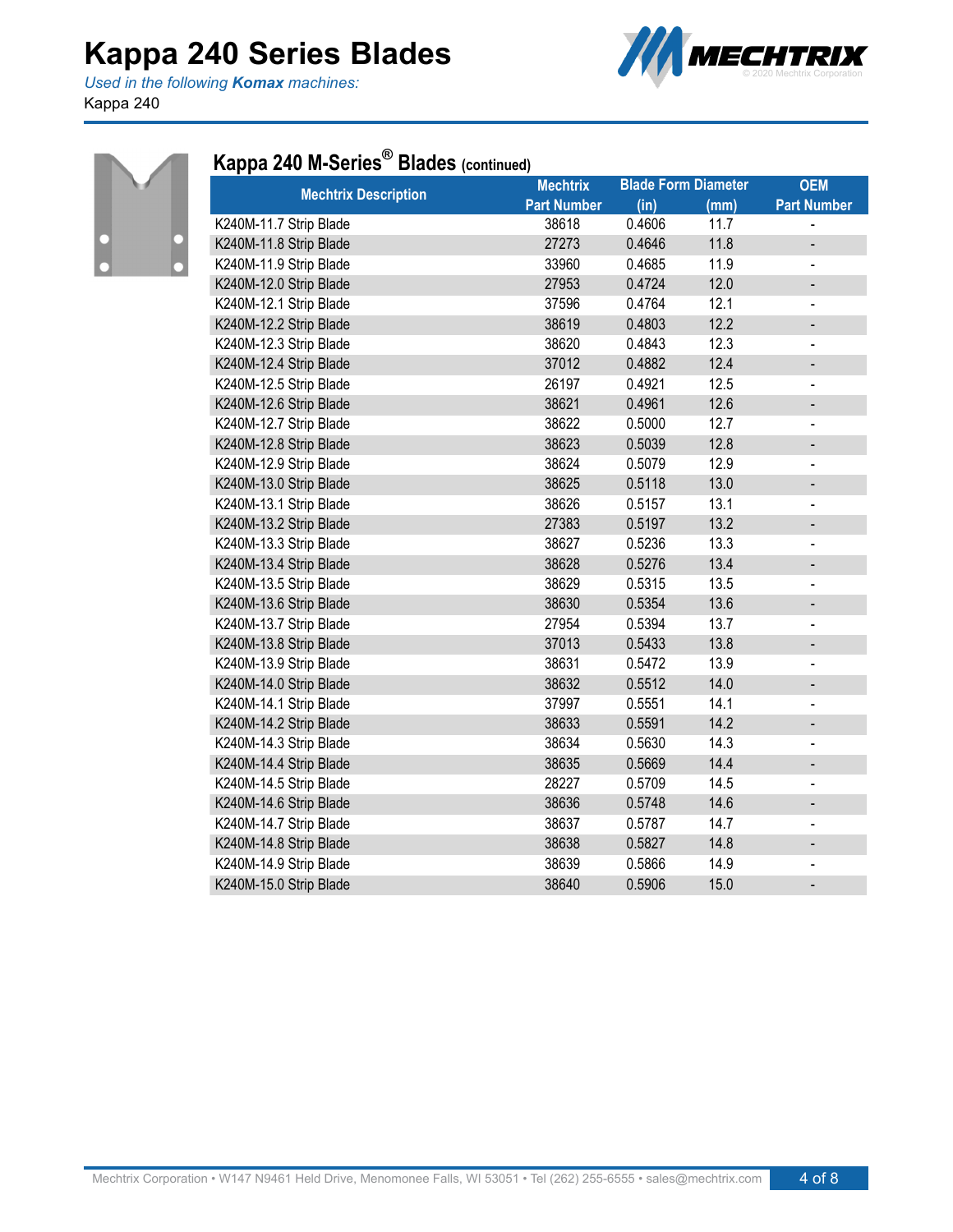*Used in the following Komax machines:* Kappa 240





### **Kappa 240 Full Radius Blades**

| <b>Mechtrix Description</b> | <b>Mechtrix</b>    | <b>Blade Form Diameter</b> |      | <b>OEM</b>                   |
|-----------------------------|--------------------|----------------------------|------|------------------------------|
|                             | <b>Part Number</b> | (in)                       | (mm) | <b>Part Number</b>           |
| K240-0.3D Strip Blade       | 38641              | 0.0118                     | 0.3  |                              |
| K240-0.4D Strip Blade       | 38642              | 0.0158                     | 0.4  |                              |
| K240-0.5D Strip Blade       | 38643              | 0.0197                     | 0.5  | $\qquad \qquad \blacksquare$ |
| K240-0.6D Strip Blade       | 38644              | 0.0236                     | 0.6  |                              |
| K240-0.7D Strip Blade       | 38645              | 0.0276                     | 0.7  | $\overline{\phantom{a}}$     |
| K240-0.8D Strip Blade       | 38646              | 0.0315                     | 0.8  | -                            |
| K240-0.9D Strip Blade       | 38647              | 0.0354                     | 0.9  | $\qquad \qquad \blacksquare$ |
| K240-1.0D Strip Blade       | 38648              | 0.0394                     | 1.0  |                              |
| K240-1.1D Strip Blade       | 38649              | 0.0433                     | 1.1  | $\overline{\phantom{a}}$     |
| K240-1.2D Strip Blade       | 38650              | 0.0472                     | 1.2  |                              |
| K240-1.3D Strip Blade       | 38651              | 0.0512                     | 1.3  | $\qquad \qquad \blacksquare$ |
| K240-1.4D Strip Blade       | 38652              | 0.0551                     | 1.4  |                              |
| K240-1.5D Strip Blade       | 38653              | 0.0591                     | 1.5  |                              |
| K240-1.6D Strip Blade       | 38654              | 0.0630                     | 1.6  | -                            |
| K240-1.7D Strip Blade       | 38655              | 0.0669                     | 1.7  |                              |
| K240-1.8D Strip Blade       | 38656              | 0.0709                     | 1.8  |                              |
| K240-1.9D Strip Blade       | 38657              | 0.0748                     | 1.9  | $\overline{\phantom{a}}$     |
| K240-2.0D Strip Blade       | 38658              | 0.0787                     | 2.0  | $\qquad \qquad \blacksquare$ |
| K240-2.1D Strip Blade       | 38659              | 0.0827                     | 2.1  | $\overline{\phantom{a}}$     |
| K240-2.2D Strip Blade       | 38660              | 0.0866                     | 2.2  | -                            |
| K240-2.3D Strip Blade       | 38661              | 0.0906                     | 2.3  | $\blacksquare$               |
| K240-2.4D Strip Blade       | 38662              | 0.0945                     | 2.4  | -                            |
| K240-2.5D Strip Blade       | 38663              | 0.0984                     | 2.5  | $\qquad \qquad \blacksquare$ |
| K240-2.6D Strip Blade       | 38664              | 0.1024                     | 2.6  | -                            |
| K240-2.7D Strip Blade       | 38665              | 0.1063                     | 2.7  | $\qquad \qquad \blacksquare$ |
| K240-2.8D Strip Blade       | 38666              | 0.1102                     | 2.8  |                              |
| K240-2.9D Strip Blade       | 38667              | 0.1142                     | 2.9  | $\overline{\phantom{a}}$     |
| K240-3.0D Strip Blade       | 38668              | 0.1181                     | 3.0  |                              |
| K240-3.1D Strip Blade       | 38669              | 0.1221                     | 3.1  |                              |
| K240-3.2D Strip Blade       | 38670              | 0.1260                     | 3.2  |                              |
| K240-3.3D Strip Blade       | 38671              | 0.1299                     | 3.3  |                              |
| K240-3.4D Strip Blade       | 38672              | 0.1339                     | 3.4  |                              |
| K240-3.5D Strip Blade       | 38673              | 0.1378                     | 3.5  |                              |
| K240-3.6D Strip Blade       | 38674              | 0.1417                     | 3.6  |                              |
| K240-3.7D Strip Blade       | 38675              | 0.1457                     | 3.7  |                              |
| K240-3.8D Strip Blade       | 38676              | 0.1496                     | 3.8  |                              |
| K240-3.9D Strip Blade       | 38677              | 0.1535                     | 3.9  | $\qquad \qquad \blacksquare$ |
| K240-4.0D Strip Blade       | 38678              | 0.1575                     | 4.0  |                              |
| K240-4.1D Strip Blade       | 38679              | 0.1614                     | 4.1  | $\qquad \qquad \blacksquare$ |
| K240-4.2D Strip Blade       | 38680              | 0.1654                     | 4.2  |                              |
| K240-4.3D Strip Blade       | 38681              | 0.1693                     | 4.3  | $\qquad \qquad \blacksquare$ |
| K240-4.4D Strip Blade       | 38682              | 0.1732                     | 4.4  |                              |
| K240-4.5D Strip Blade       | 38683              | 0.1772                     | 4.5  | $\overline{\phantom{a}}$     |
| K240-4.6D Strip Blade       | 38684              | 0.1811                     | 4.6  |                              |
| K240-4.7D Strip Blade       | 38685              | 0.1850                     | 4.7  |                              |
| K240-4.8D Strip Blade       | 38686              | 0.1890                     | 4.8  |                              |
| K240-4.9D Strip Blade       | 38687              | 0.1929                     | 4.9  |                              |
|                             |                    |                            |      |                              |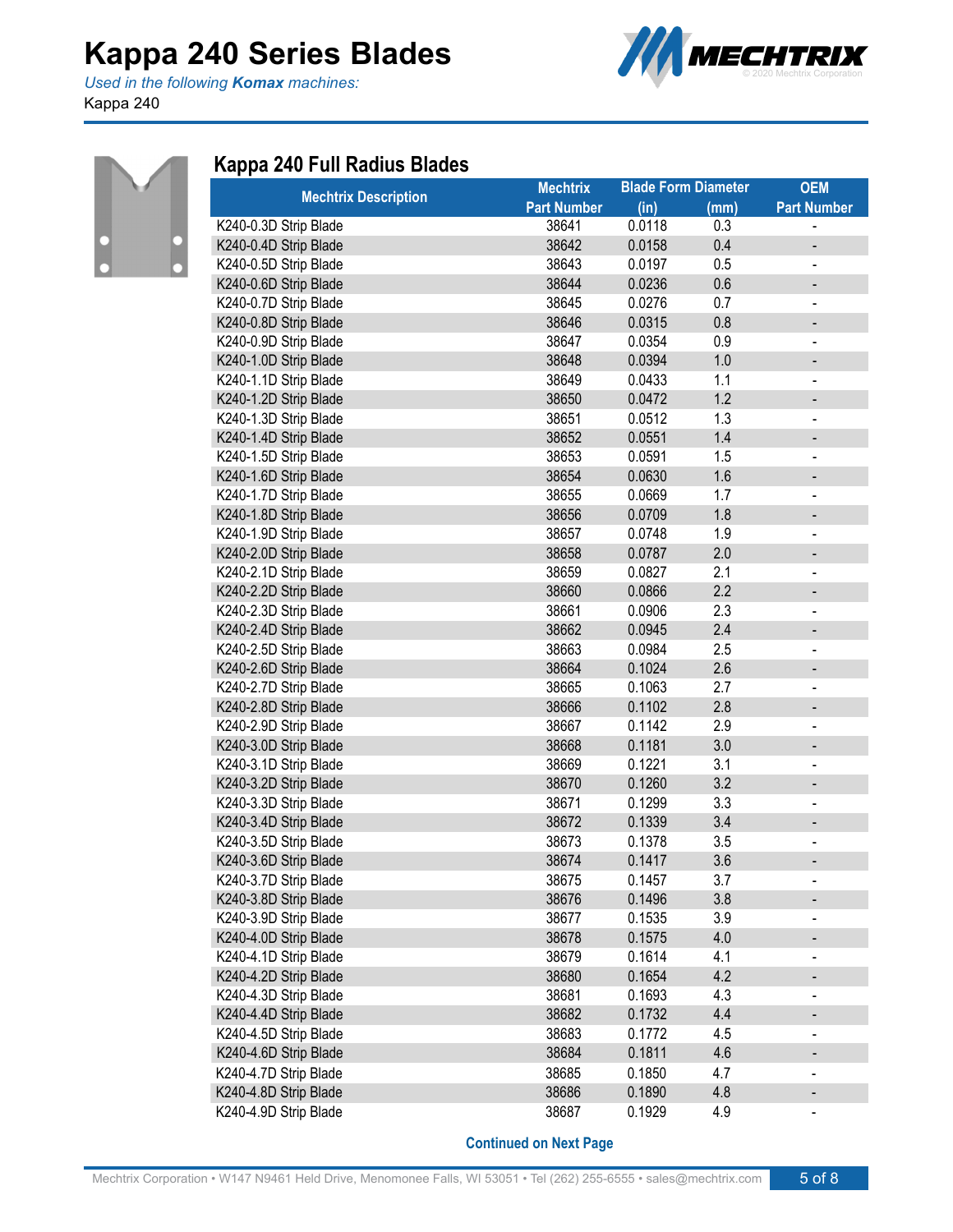*Used in the following Komax machines:* Kappa 240





#### **Kappa 240 Full Radius Blades (continued)**

| <b>Mechtrix Description</b> | <b>Mechtrix</b>    |        | <b>Blade Form Diameter</b> | <b>OEM</b>                   |
|-----------------------------|--------------------|--------|----------------------------|------------------------------|
|                             | <b>Part Number</b> | (in)   | (mm)                       | <b>Part Number</b>           |
| K240-5.0D Strip Blade       | 38688              | 0.1969 | 5.0                        | -                            |
| K240-5.1D Strip Blade       | 38689              | 0.2008 | 5.1                        |                              |
| K240-5.2D Strip Blade       | 38690              | 0.2047 | 5.2                        | $\qquad \qquad \blacksquare$ |
| K240-5.3D Strip Blade       | 35236              | 0.2087 | 5.3                        |                              |
| K240-5.4D Strip Blade       | 38691              | 0.2126 | 5.4                        | -                            |
| K240-5.5D Strip Blade       | 38692              | 0.2165 | 5.5                        | $\qquad \qquad \blacksquare$ |
| K240-5.6D Strip Blade       | 38693              | 0.2205 | 5.6                        | -                            |
| K240-5.7D Strip Blade       | 38694              | 0.2244 | 5.7                        | $\qquad \qquad \blacksquare$ |
| K240-5.8D Strip Blade       | 38695              | 0.2284 | 5.8                        | -                            |
| K240-5.9D Strip Blade       | 38696              | 0.2323 | 5.9                        | $\blacksquare$               |
| K240-6.0D Strip Blade       | 38697              | 0.2362 | 6.0                        | -                            |
| K240-6.1D Strip Blade       | 38698              | 0.2402 | 6.1                        | $\overline{\phantom{0}}$     |
| K240-6.2D Strip Blade       | 38699              | 0.2441 | 6.2                        |                              |
| K240-6.3D Strip Blade       | 38700              | 0.2480 | 6.3                        | $\blacksquare$               |
| K240-6.4D Strip Blade       | 38701              | 0.2520 | 6.4                        |                              |
| K240-6.5D Strip Blade       | 35237              | 0.2559 | 6.5                        | $\qquad \qquad \blacksquare$ |
| K240-6.6D Strip Blade       | 38702              | 0.2598 | 6.6                        | -                            |
| K240-6.7D Strip Blade       | 38703              | 0.2638 | 6.7                        | $\overline{\phantom{a}}$     |
| K240-6.8D Strip Blade       | 38704              | 0.2677 | 6.8                        | $\qquad \qquad \blacksquare$ |
| K240-6.9D Strip Blade       | 38705              | 0.2717 | 6.9                        |                              |
| K240-7.0D Strip Blade       | 38706              | 0.2756 | $7.0$                      |                              |
| K240-7.1D Strip Blade       | 38707              | 0.2795 | 7.1                        | $\overline{\phantom{a}}$     |
| K240-7.2D Strip Blade       | 38708              | 0.2835 | 7.2                        | $\qquad \qquad \blacksquare$ |
| K240-7.3D Strip Blade       | 38709              | 0.2874 | 7.3                        | $\qquad \qquad \blacksquare$ |
| K240-7.4D Strip Blade       | 38710              | 0.2913 | 7.4                        | -                            |
| K240-7.5D Strip Blade       | 38711              | 0.2953 | 7.5                        |                              |
| K240-7.6D Strip Blade       | 38712              | 0.2992 | 7.6                        | $\overline{\phantom{0}}$     |
| K240-7.7D Strip Blade       | 38713              | 0.3032 | 7.7                        |                              |
| K240-7.8D Strip Blade       | 38714              | 0.3071 | 7.8                        | -                            |
| K240-7.9D Strip Blade       | 38715              | 0.3110 | 7.9                        | $\blacksquare$               |
| K240-8.0D Strip Blade       | 30379              | 0.3150 | 8.0                        | -                            |
| K240-8.1D Strip Blade       | 38716              | 0.3189 | 8.1                        |                              |
| K240-8.2D Strip Blade       | 38717              | 0.3228 | 8.2                        |                              |
| K240-8.3D Strip Blade       | 38718              | 0.3268 | 8.3                        | $\blacksquare$               |
| K240-8.4D Strip Blade       | 38719              | 0.3307 | 8.4                        | $\qquad \qquad \blacksquare$ |
| K240-8.5D Strip Blade       | 38720              | 0.3346 | 8.5                        |                              |
| K240-8.6D Strip Blade       | 38721              | 0.3386 | 8.6                        |                              |
| K240-8.7D Strip Blade       | 38722              | 0.3425 | 8.7                        |                              |
| K240-8.8D Strip Blade       | 38723              | 0.3465 | 8.8                        | -                            |
| K240-8.9D Strip Blade       | 38724              | 0.3504 | 8.9                        |                              |
| K240-9.0D Strip Blade       | 38725              | 0.3543 | 9.0                        | -                            |
| K240-9.1D Strip Blade       | 38726              | 0.3583 | 9.1                        | $\qquad \qquad \blacksquare$ |
| K240-9.2D Strip Blade       | 38727              | 0.3622 | 9.2                        |                              |
| K240-9.3D Strip Blade       | 38728              | 0.3661 | 9.3                        | $\overline{\phantom{0}}$     |
| K240-9.4D Strip Blade       | 38729              | 0.3701 | 9.4                        |                              |
| K240-9.5D Strip Blade       | 38730              | 0.3740 | 9.5                        | -                            |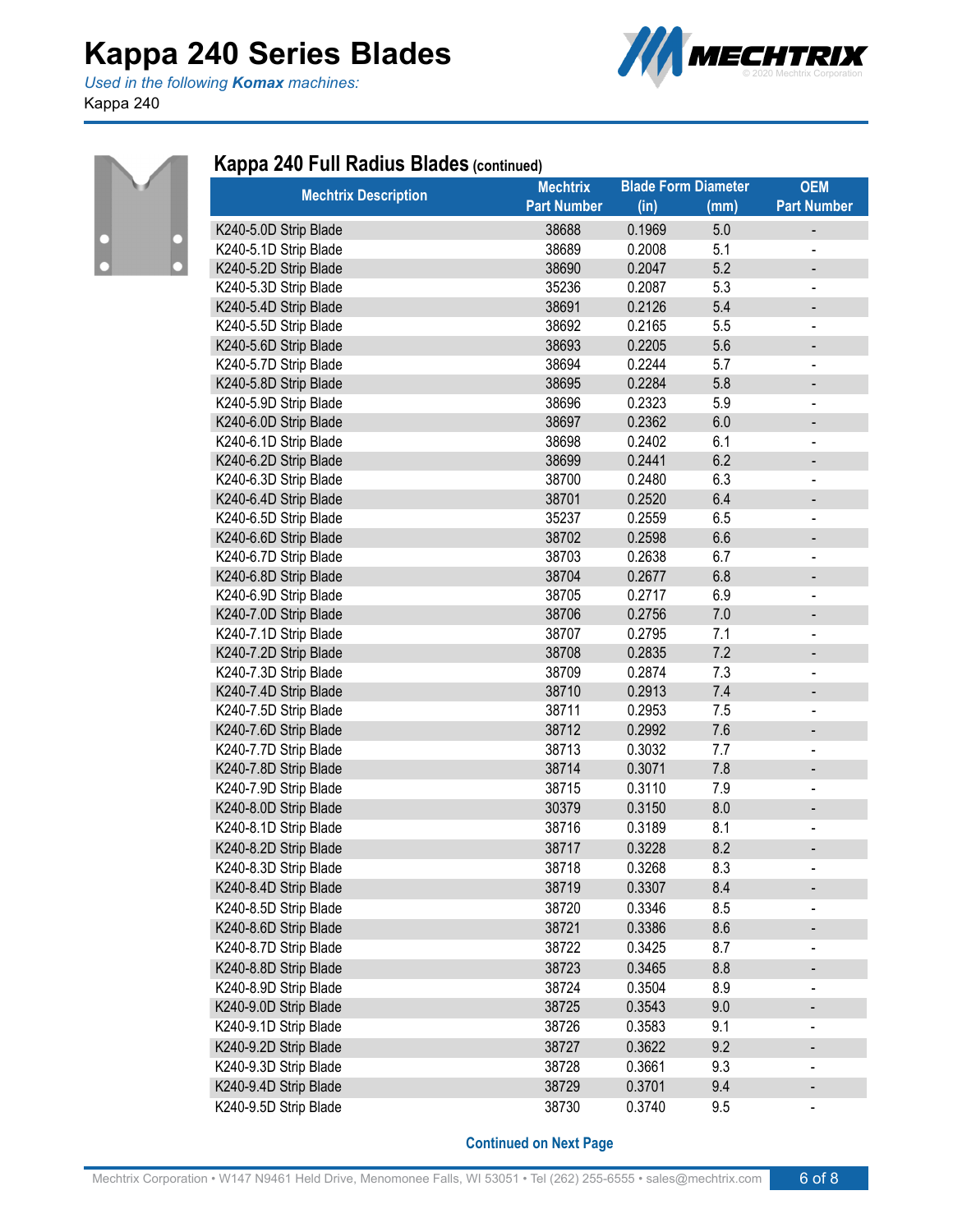*Used in the following Komax machines:* Kappa 240





#### **Kappa 240 Full Radius Blades (continued)**

| <b>Mechtrix Description</b> | <b>Mechtrix</b>    | <b>Blade Form Diameter</b> |      | <b>OEM</b>                   |
|-----------------------------|--------------------|----------------------------|------|------------------------------|
|                             | <b>Part Number</b> | (in)                       | (mm) | <b>Part Number</b>           |
| K240-9.6D Strip Blade       | 38731              | 0.3780                     | 9.6  | $\qquad \qquad \blacksquare$ |
| K240-9.7D Strip Blade       | 38732              | 0.3819                     | 9.7  |                              |
| K240-9.8D Strip Blade       | 38733              | 0.3858                     | 9.8  | -                            |
| K240-9.9D Strip Blade       | 38734              | 0.3898                     | 9.9  | $\blacksquare$               |
| K240-10.0D Strip Blade      | 38735              | 0.3937                     | 10.0 | -                            |
| K240-10.1D Strip Blade      | 38736              | 0.3976                     | 10.1 | -                            |
| K240-10.2D Strip Blade      | 38737              | 0.4016                     | 10.2 | $\overline{\phantom{0}}$     |
| K240-10.3D Strip Blade      | 38738              | 0.4055                     | 10.3 | $\overline{\phantom{0}}$     |
| K240-10.4D Strip Blade      | 38739              | 0.4094                     | 10.4 | -                            |
| K240-10.5D Strip Blade      | 38740              | 0.4134                     | 10.5 | $\overline{\phantom{0}}$     |
| K240-10.6D Strip Blade      | 38741              | 0.4173                     | 10.6 | -                            |
| K240-10.7D Strip Blade      | 38742              | 0.4213                     | 10.7 | $\overline{\phantom{0}}$     |
| K240-10.8D Strip Blade      | 38743              | 0.4252                     | 10.8 | -                            |
| K240-10.9D Strip Blade      | 38744              | 0.4291                     | 10.9 |                              |
| K240-11.0D Strip Blade      | 36124              | 0.4331                     | 11.0 | -                            |
| K240-11.1D Strip Blade      | 38745              | 0.4370                     | 11.1 | -                            |
| K240-11.2D Strip Blade      | 38746              | 0.4409                     | 11.2 | -                            |
| K240-11.3D Strip Blade      | 38747              | 0.4449                     | 11.3 | $\qquad \qquad \blacksquare$ |
| K240-11.4D Strip Blade      | 38748              | 0.4488                     | 11.4 | -                            |
| K240-11.5D Strip Blade      | 38749              | 0.4528                     | 11.5 | $\overline{\phantom{0}}$     |
| K240-11.6D Strip Blade      | 38750              | 0.4567                     | 11.6 | $\overline{\phantom{0}}$     |
| K240-11.7D Strip Blade      | 38751              | 0.4606                     | 11.7 |                              |
| K240-11.8D Strip Blade      | 38752              | 0.4646                     | 11.8 | $\overline{\phantom{0}}$     |
| K240-11.9D Strip Blade      | 38753              | 0.4685                     | 11.9 | -                            |
| K240-12.0D Strip Blade      | 35434              | 0.4724                     | 12.0 | -                            |
| K240-12.1D Strip Blade      | 38754              | 0.4764                     | 12.1 | -                            |
| K240-12.2D Strip Blade      | 38755              | 0.4803                     | 12.2 | -                            |
| K240-12.3D Strip Blade      | 38756              | 0.4843                     | 12.3 |                              |
| K240-12.4D Strip Blade      | 38757              | 0.4882                     | 12.4 | $\qquad \qquad \blacksquare$ |
| K240-12.5D Strip Blade      | 38758              | 0.4921                     | 12.5 | -                            |
| K240-12.6D Strip Blade      | 38759              | 0.4961                     | 12.6 | -                            |
| K240-12.7D Strip Blade      | 38760              | 0.5000                     | 12.7 | -                            |
| K240-12.8D Strip Blade      | 38761              | 0.5039                     | 12.8 |                              |
| K240-12.9D Strip Blade      | 38762              | 0.5079                     | 12.9 | -                            |
| K240-13.0D Strip Blade      | 38763              | 0.5118                     | 13.0 |                              |
| K240-13.1D Strip Blade      | 38764              | 0.5157                     | 13.1 |                              |
| K240-13.2D Strip Blade      | 38765              | 0.5197                     | 13.2 |                              |
| K240-13.3D Strip Blade      | 38766              | 0.5236                     | 13.3 | -                            |
| K240-13.4D Strip Blade      | 38767              | 0.5276                     | 13.4 |                              |
| K240-13.5D Strip Blade      | 38768              | 0.5315                     | 13.5 | -                            |
| K240-13.6D Strip Blade      | 38769              | 0.5354                     | 13.6 |                              |
| K240-13.7D Strip Blade      | 38770              | 0.5394                     | 13.7 |                              |
| K240-13.8D Strip Blade      | 38771              | 0.5433                     | 13.8 | $\qquad \qquad \blacksquare$ |
| K240-13.9D Strip Blade      | 38772              | 0.5472                     | 13.9 |                              |
| K240-14.0D Strip Blade      | 38773              | 0.5512                     | 14.0 |                              |